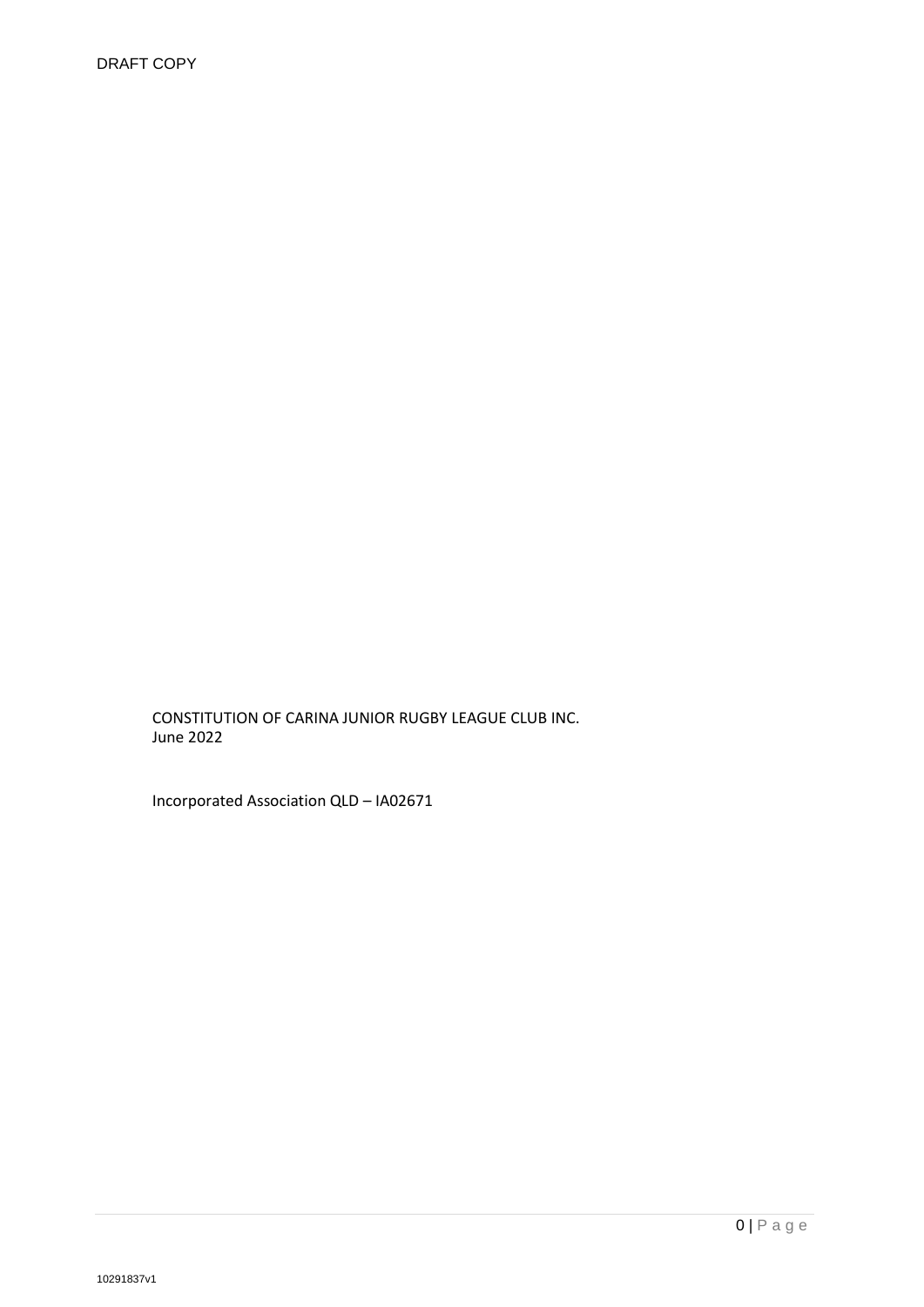# **Table of Contents**

| $\mathbf 1$  |                            |     |
|--------------|----------------------------|-----|
| $\mathbf{2}$ |                            |     |
| 3            |                            |     |
| 4            |                            |     |
| 5            |                            |     |
| 6            |                            |     |
| 7            |                            |     |
| 8            |                            |     |
| 9            |                            |     |
| 10           |                            |     |
| 11           |                            |     |
| 12           |                            |     |
| 13           |                            |     |
| 14           |                            |     |
| 15           |                            |     |
| 16           |                            |     |
| 17           |                            |     |
| 18           |                            |     |
| 19           |                            |     |
| 20           |                            |     |
| 21           |                            |     |
| 22           |                            |     |
| 23           |                            |     |
| 24           |                            |     |
| 25           |                            |     |
| 26           |                            |     |
| 27           |                            |     |
| 28.          | <b>EXECUTIVE COMMITTEE</b> | .10 |
| 29           |                            |     |
| 30           |                            |     |
| 31           |                            |     |
| 32           |                            |     |
| 33           |                            |     |
| 34           |                            |     |
| 35           |                            |     |
| 36           |                            |     |
| 37           |                            |     |
| 38           |                            |     |
| 39           |                            |     |
| 40           |                            |     |
| 41           |                            |     |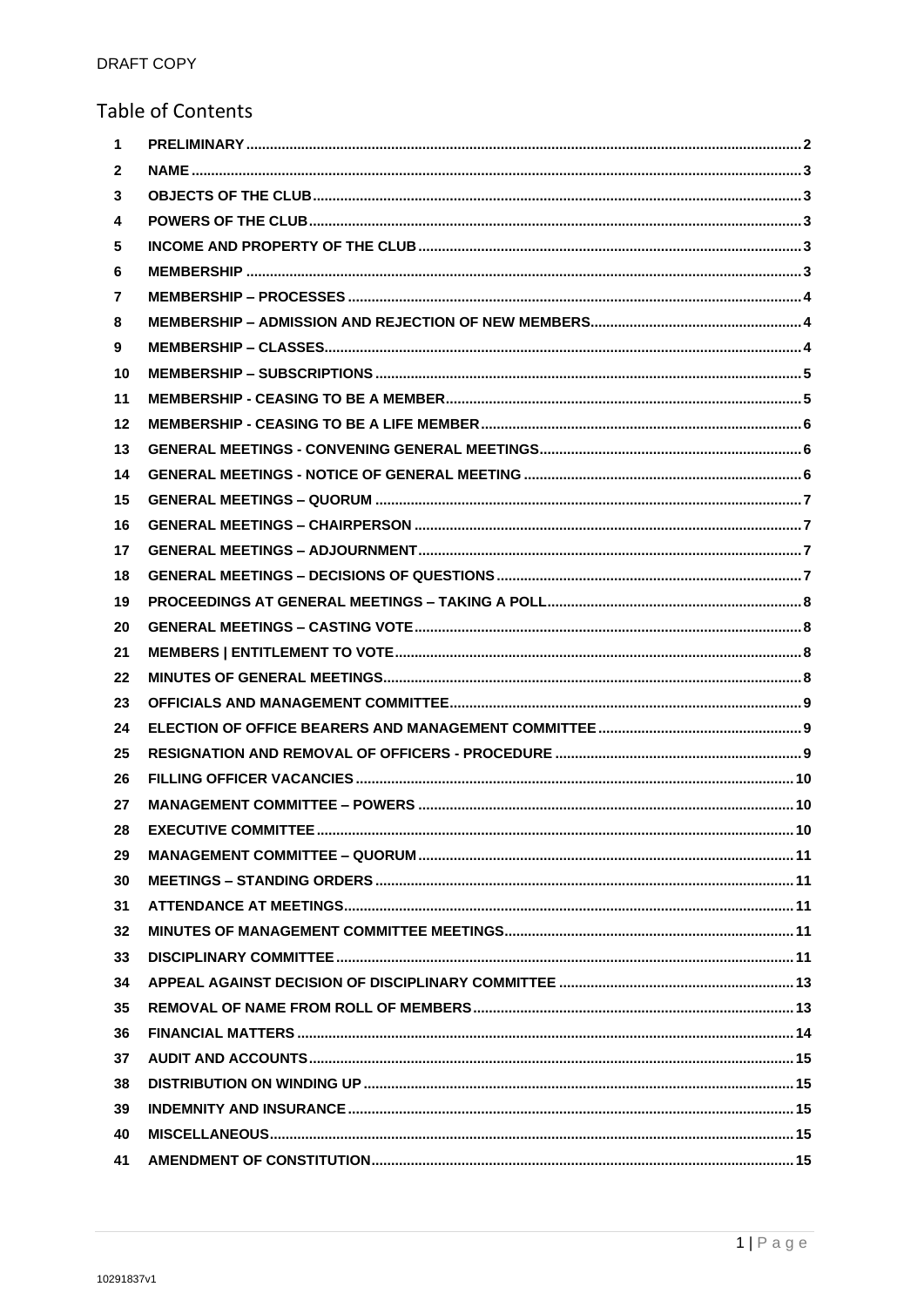# <span id="page-2-0"></span>**1 PRELIMINARY**

- (a) In this Constitution unless the contrary intention appears:
	- 'ACT' means the Associations Incorporation Act 1981 (Qld).
	- 'ARLC' means the Australian Rugby League Commission Limited ACN 003 107 293.
	- 'AUDITOR' means the Club's auditor.
	- 'CLUB' means Carina Junior Rugby League Club Inc.
	- 'CODE OF CONDUCT' means the code of ethics and behaviour required of Officials, Players and participants in the Game as determined in writing from time to time.
	- 'CONSTITUTION' means the constitution of the Club as amended from time to time.
	- 'GAME' means the organisation, administration of and participation in the game of Rugby League Football conducted throughout the State of Queensland and any other jurisdiction that the ARLC may delegate from time to time. This reference includes all formal codes, policies and procedures adopted and implemented by the governing bodies, namely the ARLC and/or the QRL including the Rules.
	- 'JURISDICTION' when used in relation to the Club means the approximate geographic area referred to in Clause 3(a)(ii) and the extent or range of the Club's lawful authority and control over Organisations or persons, as the case may require.
	- 'OFFICE' means the Club's registered office at Leo Williams Oval, 1390 Creek Road, Carina 4152.
	- 'QRL' means Queensland Rugby Football League Limited ACN 009 878 013.
	- 'RULES' means the Rules of the QRL, approved and adopted from time to time by the Board of Directors of the QRL.
	- 'REGISTER' means the register of Members of the Club.
	- 'REGISTERED ADDRESS' means the last known address of a Member as noted in the Register.
	- 'SECRETARY' means any person appointed by the Management Committee to perform any of the duties of a Secretary of the Club.
	- 'TREASURER' means any person appointed by the Management Committee to perform any of the duties of a treasurer of the Club.
- (b) In this Constitution, unless the contrary intention appears:
	- (i) the singular includes the plural and vice versa and words importing a gender include other genders;
	- (ii) words importing natural persons include corporations;
	- (iii) words and expressions defined in the Act have the same meaning in this Constitution;
	- (iv) headings are for ease of reference only and do not affect the construction of this Constitution; and
	- (v) a reference to the Act is a reference to the Act as modified, amended or re- enacted from time to time.
- (c) An expression in a provision of the Constitution has the same meaning as in a provision of the Act that deals with the same matter as the provision, unless the contrary intention appears in this Constitution.
- (d) To the extent permitted by law, the replaceable rules in the Act do not apply to the Club.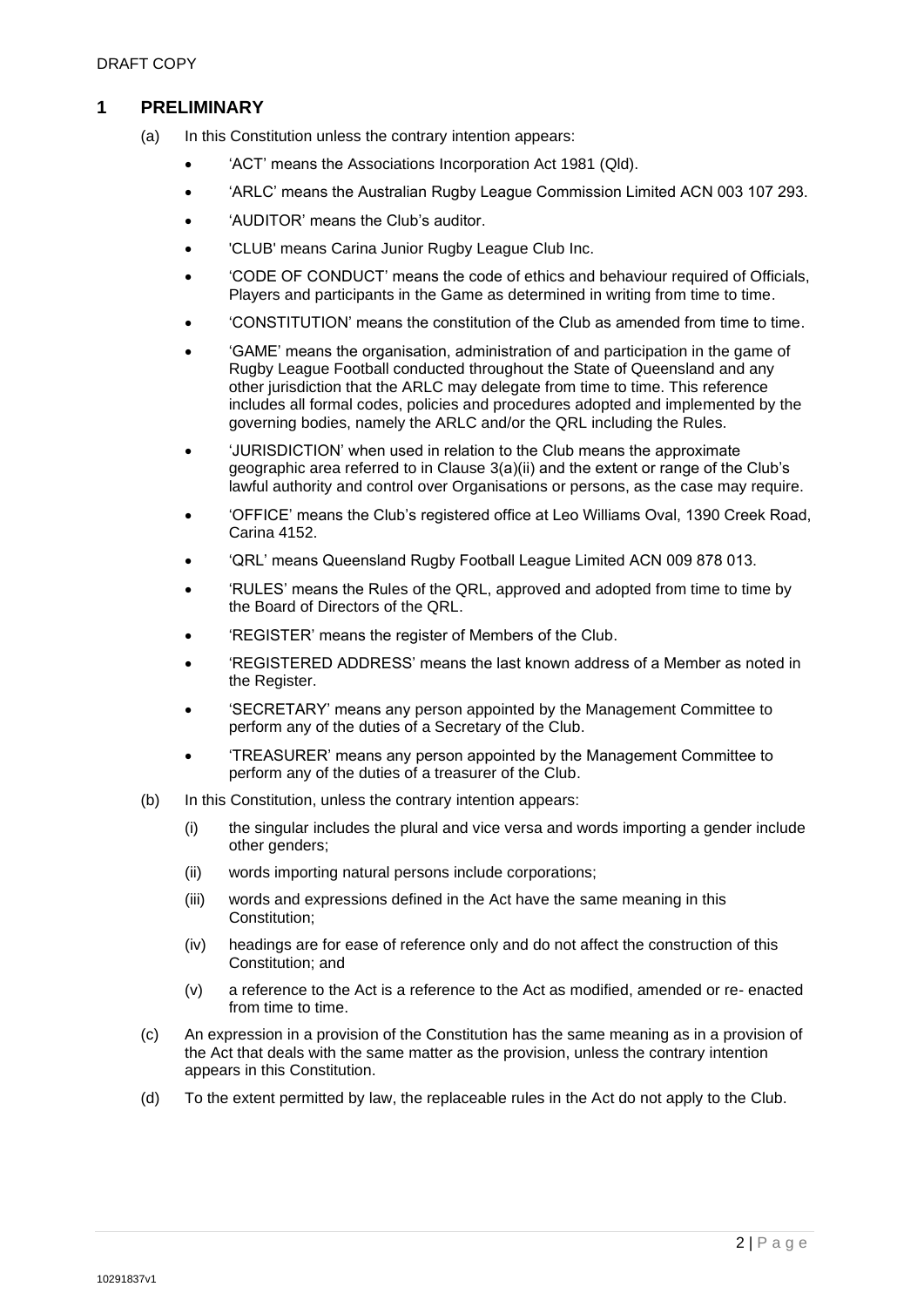# <span id="page-3-0"></span>**2 NAME**

The name of the incorporated association is Carina Junior Rugby League Football Club Inc. (**the Association**).

# <span id="page-3-1"></span>**3 OBJECTS OF THE CLUB**

- (a) The objects for which the Club is established are:
	- (i) To encourage, foster and promote Rugby League and to do all things necessary or desirable in the interests of the Game;
	- (ii) To adopt and enforce the laws of the Game in its Jurisdiction which is the Carina and surrounding areas;
	- (iii) To comply with the Game and objects relating to the administration and playing of Rugby League;
	- (iv) To provide governance and control of, and regulatory and disciplinary procedures for, the Game, including all organisations, officials, players and spectators associated with Rugby League under its Jurisdiction and to enforce the same by suspension, expulsion, disqualification or the imposition of any such sanction as the Club may regard as appropriate;
	- (v) To seek sponsorship, corporate backing, grants and other funding or contributions for the benefit of the Club and to assist Members to do likewise;
	- (vi) To acquire, develop, own, take on, licence, protect and commercialise all intellectual property relating to the Club and to assist Members to do likewise for the benefit of the Club.
- (b) Each of the above objects constitutes a separate object of the Club and no such object may be construed by a reference to any other such object.

# <span id="page-3-2"></span>**4 POWERS OF THE CLUB**

- (a) The Association has the powers of an individual.
- (b) The association may exercise powers, including:-
	- (i) To enter into contracts.
	- (ii) To acquire, hold, deal with, give security over and dispose of property.
	- (iii) To make charges for services and facilities it supplies; and
	- (iv) To do any other things necessary or convenient to be done in carrying out its affairs.

#### <span id="page-3-3"></span>**5 INCOME AND PROPERTY OF THE CLUB**

- (a) The income and property of the Club will only be applied towards the promotion of the sport of Rugby League and in accordance with the objects of the Club.
- (b) No income or property will be paid or transferred directly or indirectly to any Member except for payments to a Member:
	- (i) In return for any services rendered or goods supplied in the ordinary and usual course of business to the Club; or
	- (ii) Of interest at a rate not exceeding current bank overdraft rates of interest for moneys lent by the Member to the Club.

#### **6 MEMBERSHIP**

- <span id="page-3-4"></span>(a) The categories of Members of the Club shall consist of:
	- (i) Ordinary Member;
	- (ii) Parent Member;
	- (iii) Senior Player Member;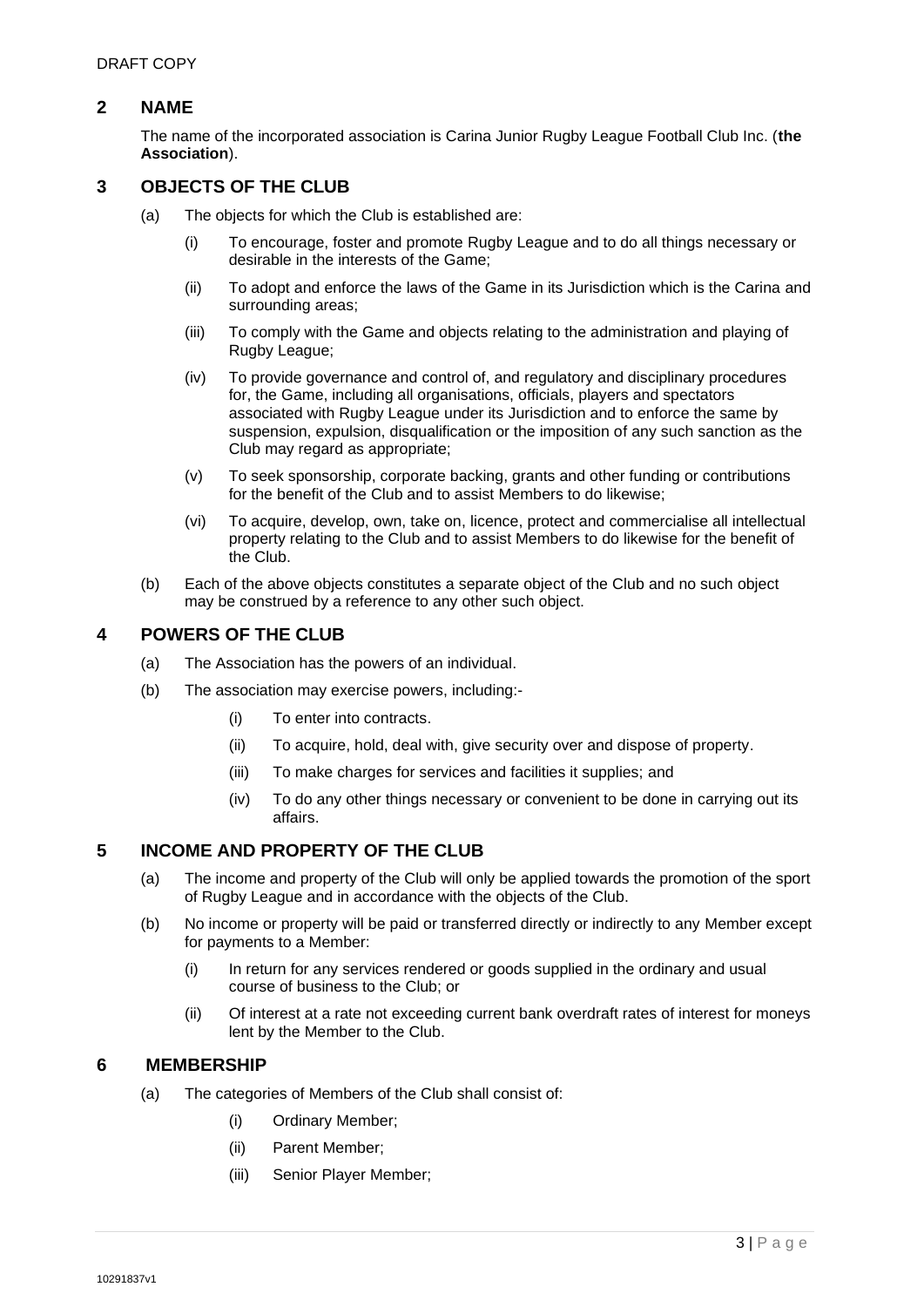- (iv) Junior Playing Member (non-voting); and
- (v) Honorary Life Member.
- (b) The Secretary must maintain the Register which must contain a separate list of each category of Member together with the relevant voting rights of that Member for the current financial year.

# <span id="page-4-0"></span>**7 MEMBERSHIP – PROCESSES**

- (a) General
	- (i) In accordance with and subject to the provisions of this Constitution the number of Members of the Club shall be unlimited.
	- (ii) Any person over the age of 18 is able to apply for membership of the Club.
	- (iii) A person who becomes a Member of the Club agrees to comply with provisions of this Constitution and any Rules which are made thereunder.
- (b) Form of Application

An application for membership must be:

- (i) In writing or electronic means on a form or format approved by the Club;
- (ii) Signed by the applicant in person or electronically; and
- (iii) Accompanied by any other documents or evidence as to the qualifications for membership which the Club may require.

# <span id="page-4-1"></span>**8 MEMBERSHIP – ADMISSION AND REJECTION OF NEW MEMBERS**

- (a) The Management Committee must consider an application for membership made via the rugby league online registration process at the next committee meeting held after it receives the application for membership.
- (b) The Management Committee must ensure that, as soon as possible after the person applies to become a Member of the association, and before the Management Committee considers the person's application, a person is advised:
	- (i) whether or not the association has public liability insurance; and
	- (ii) if the association has public liability insurance, the amount of the insurance.
- (c) The Management Committee must decide at the meeting whether to accept or reject the application.
- (d) The Secretary of the Association must, as soon as practicable after the Management Committee decides to reject an application, give the applicant a written notice of the decision.
- (e) There is no appeal against the decision to reject an application.

# <span id="page-4-2"></span>**9 MEMBERSHIP – CLASSES**

(a) Ordinary Members

Ordinary Membership is available to any person who supports the Objects of the Club and registers online as a volunteer prior to 30 June of the calendar year. Ordinary Members (usually volunteers) may vote in elections, at any General Meeting held by the Club, are eligible to hold office within the Club and are entitled otherwise to full privileges of the Club.

(b) Parent Members

Parent Membership is available to a parent or guardian of a child playing for the Club in that year and who is named as a parent or guardian in the player's online registration file. Once a child ceases playing for the Club, the membership of the parent shall cease. Parent members may vote in elections, at meetings of the Club – one vote per family – and may hold office.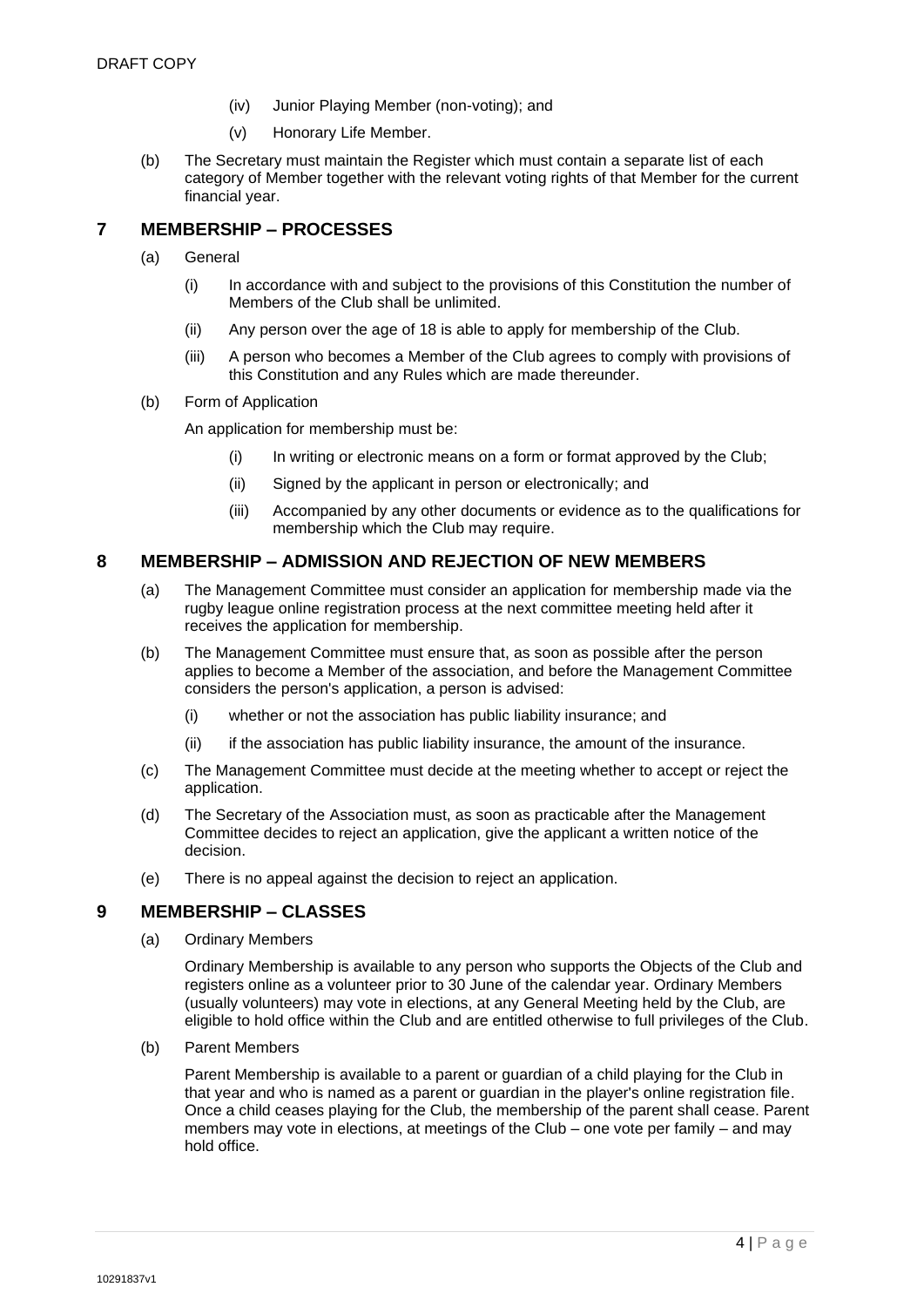(c) Senior Player Members

Senior Player Membership is available for any person over the age of 18 years who plays for the Club and pays the agreed senior player subscription fee as prescribed by the Club for that year. Senior Player Members are entitled to vote at meetings or in elections, and to hold office.

(d) Junior Playing Members

Junior Playing Members are entitled to all the privileges of membership and are bound by the rules by-laws and policies of the Club but they are not entitled to vote at meetings or elections or to hold office (other than ceremonial office).

- (e) Honorary Life Members
	- (i) Life Membership may be granted to any person who has given outstanding service to the Club over a substantial period of time in excess of ten years. A player with continuous playing service to the Club of twenty years must be considered by the Management Committee for nomination for election to Life Membership.
	- (ii) In addition to any player nominated, the Management Committee may nominate not more than one male and one female person for election to Life Membership each year, but need not do so. Any nomination for election to Life Membership must be included in the agenda for the next Annual General Meeting.
	- (iii) A person who has been nominated by the Management Committee may be elected to be a Life Member of the Club by a special resolution at an Annual General Meeting.
	- (iv) A Club Life Membership badge is presented to each Life Member.
	- (v) Life Members may vote in elections, or at any General Meeting held by the Club, are eligible to hold office within the Club, and are entitled otherwise to full privileges of the Club without payment of the prescribed annual subscription fee.

#### <span id="page-5-0"></span>**10 MEMBERSHIP – SUBSCRIPTIONS**

- (a) The Management Committee may determine with complete discretion the annual subscription fee payable by each category of Member.
- (b) Annual membership subscription fees are not payable by Life Members, Ordinary Members, and/or Parent Members (but Parent Members must still pay their child's annual subscription fee).
- (c) The annual subscription fee period will commence on 1st March each year (the 1st day of the Club's season) and the annual subscription fees will be due and payable to the Club on that day.
- (d) The Management Committee may determine that any Member admitted to membership in the second half of any subscription fee period will pay only one-half of the annual subscription fee until that Member's next annual subscription fee falls due.
- (e) If any Member cannot meet his/her financial obligations to the Club through illness or financial hardship, the Management Committee may waive all or part thereof, postpone or suspend his or her obligation to pay subscription or other fees for whatever time and under whatever conditions it thinks fit.
- (f) If Member does not pay a subscription fee by the 15th April in each year the Management Committee:
	- (i) may give the Member written notice of the fact; and
	- (ii) if the subscription fee remains unpaid twenty-one (21) days from the date of that notice, the Management Committee may notify the Member in writing that the Member's membership is suspended until the Member's subscription fee arrears have been paid, and that the Member's voting rights have been suspended.

# **11 MEMBERSHIP - CEASING TO BE A MEMBER**

<span id="page-5-1"></span>(a) A Member will cease to be a Member of the Club: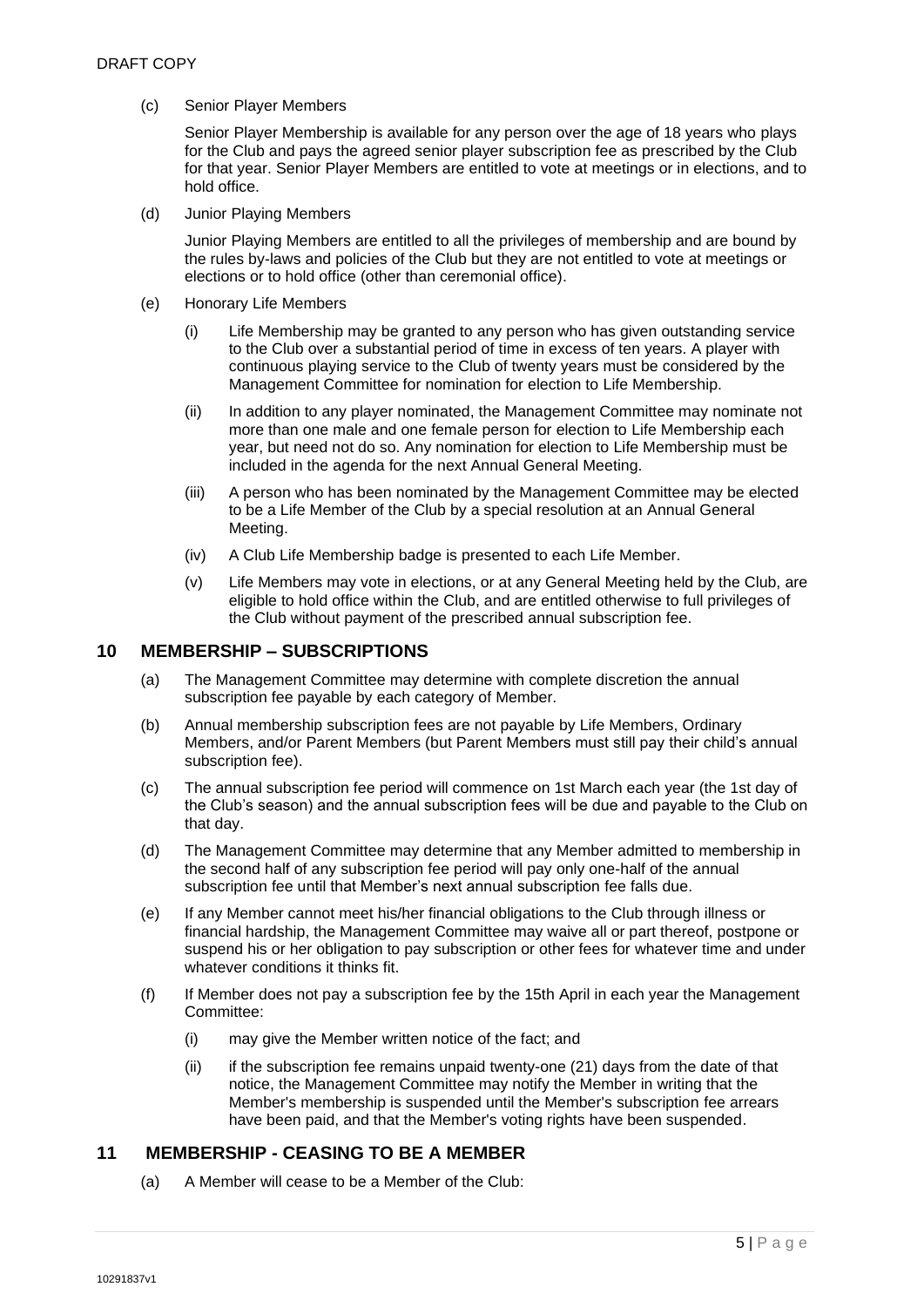- (i) If the Member gives the Secretary written notice of their intention to resign from membership of the Club, from the date of receipt of that notice by the Secretary;
- (ii) If the Disciplinary Committee of the Club resolves to terminate the membership of a Member whose conduct in their opinion renders it undesirable that that Member continue to be a Member of the Club after the Member has been provided with natural justice; or
- (iii) If the Member's annual subscription fee is in arrears for a period more than 60 days.
- (b) Any Member that ceases to be a Member pursuant to this clause:
	- (i) Will not be entitled to any refund (or part refund) of a subscription fee; and
	- (ii) Will remain liable for and will pay to the Club all subscriptions and moneys which were due at the date of ceasing to be a Member.

### <span id="page-6-0"></span>**12 MEMBERSHIP - CEASING TO BE A LIFE MEMBER**

- (a) A Life Member will cease to be a Life Member if the Life Member:
	- (i) Dies;
	- (ii) Gives the Secretary written notice of the Life Member's intention to resign from membership of the Club, such resignation taking effect from the date of receipt by the Secretary of such notice; or
	- (iii) Is convicted of an indictable offence or is guilty of conduct which in the opinion of the Board is prejudicial to the interests of the Club and Game and a majority of the Management Committee by resolution vote to terminate the Life Member's membership.

### <span id="page-6-1"></span>**13 GENERAL MEETINGS - CONVENING GENERAL MEETINGS**

- (a) The Management Committee may, at any time, call a General Meeting of the Club.
- (b) A Member may only request the Management Committee call an Extraordinary General Meeting of the Club if supported in writing by a minimum of 5% of the voting members of the Club.
- (c) The Club must hold an Annual General Meeting at least once in each calendar year and within two (2) months after the end of its financial year.

#### <span id="page-6-2"></span>**14 GENERAL MEETINGS - NOTICE OF GENERAL MEETING**

- (a) Subject to the provisions of the Act allowing General Meetings to be held with shorter notice, at least twenty-one (21) days written notice (exclusive of the day on which the notice is served or deemed to be served and of the day for which the notice is given) must be given to Members of any General Meeting.
- (b) A notice convening a General Meeting:
	- (i) Must be placed on the notice board of Club, sent to members via electronic mail or other electronic means;
	- (ii) Must specify the place, date and time of the meeting and if the meeting is to be held in two or more places, the technology that will be used to facilitate this; and
	- (iii) Must state the general nature of the business to be transacted at the meeting
- (c) A notice of an Annual General Meeting need not state that the business to be transacted at the meeting includes:
	- (i) Confirmation of minutes of previous meeting(s);
	- (ii) The consideration of the annual financial report, President's report and Auditor's report;
	- (iii) The election of executive officers and members of the Management Committee; or
	- (iv) The appointment of the Auditor; or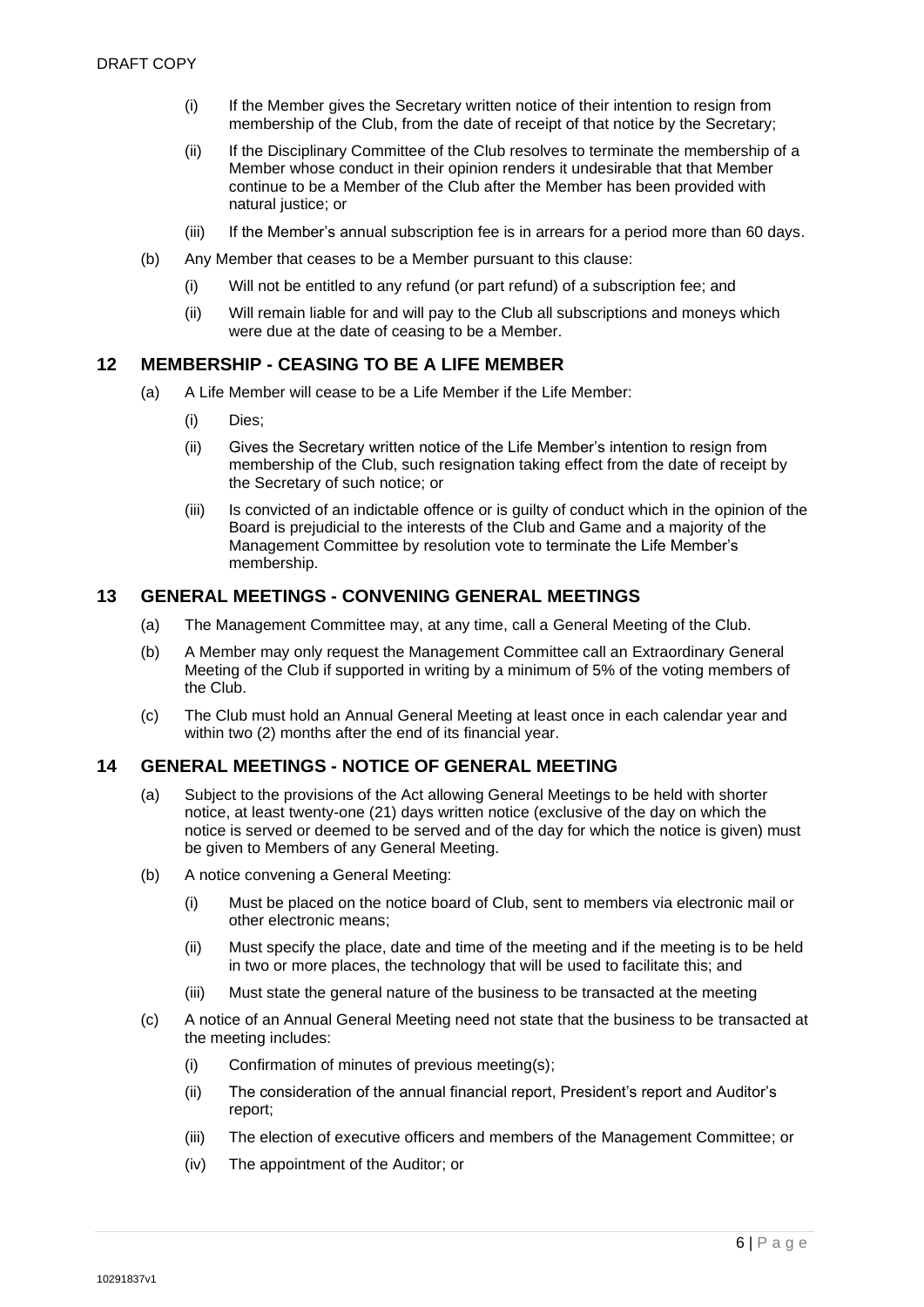- (v) The appointment of the solicitor for, or the patron of the Club
- (d) The Executive Committee may postpone or cancel any General Meeting whenever they think fit (other than a meeting convened as the result of a request under Clause 13 (b).
- (e) The Executive Committee must give notice of the postponement or cancellation to all persons entitled to receive notices from the Club
- (f) The failure or accidental omission to send a notice of a General Meeting to any Member or the non-receipt of a notice by any Member does not invalidate the proceedings at or any resolution passed at the General Meeting.

#### <span id="page-7-0"></span>**15 GENERAL MEETINGS – QUORUM**

- (a) In relation to voting and proceedings at General Meetings, a Member must be present in person.
- (b) No business may be transacted at a General Meeting unless a quorum of Members is present when the meeting proceeds to business.
- (c) A quorum of Members consists of twenty (20) Members entitled to vote listed on the Register.
- (d) If a quorum is not present within thirty (30) minutes after the time appointed for a meeting:
	- (i) If the meeting was convened on the requisition of one or more Members (under Clause 13(b)), it is automatically dissolved; or
	- (ii) In any other case:
		- (A) It will stand adjourned to the same time and place seven days after the meeting, or to another day, time and place determined by the Executive Committee; and
		- (B) If at the adjourned meeting a quorum is not present within thirty (30) minutes after the time appointed for the meeting, the meeting is automatically dissolved.

#### <span id="page-7-1"></span>**16 GENERAL MEETINGS – CHAIRPERSON**

- (a) The Chairperson of all meetings will be the Club President or in his/her absence the Vice-President or another member of the Executive Committee.
- (b) If there is a dispute at a General Meeting about a question of procedure, the Chairperson may determine the correct procedure.

#### <span id="page-7-2"></span>**17 GENERAL MEETINGS – ADJOURNMENT**

- (a) The Chairperson of a General Meeting at which a quorum is present:
	- (i) In his or her discretion may adjourn a General Meeting with consent of a majority of the Members present at the General Meeting; and
	- (ii) Must adjourn a General Meeting if a majority of the Members directs the Chairperson so to do.
- (b) An adjourned General Meeting may take place at a different venue to the initial General Meeting.
- (c) The only business that can be transacted at an adjourned General Meeting is the unfinished business of the initial General Meeting.
- (d) Notice of an adjourned General Meeting must only be given in accordance with Clause [14](#page-6-2) (a) if a General Meeting has been adjourned for more than twenty-one (21) days.

#### <span id="page-7-3"></span>**18 GENERAL MEETINGS – DECISIONS OF QUESTIONS**

(a) Subject to the Act or Constitution requiring a special resolution, , a resolution is carried if a majority of the votes cast are in favour of the resolution.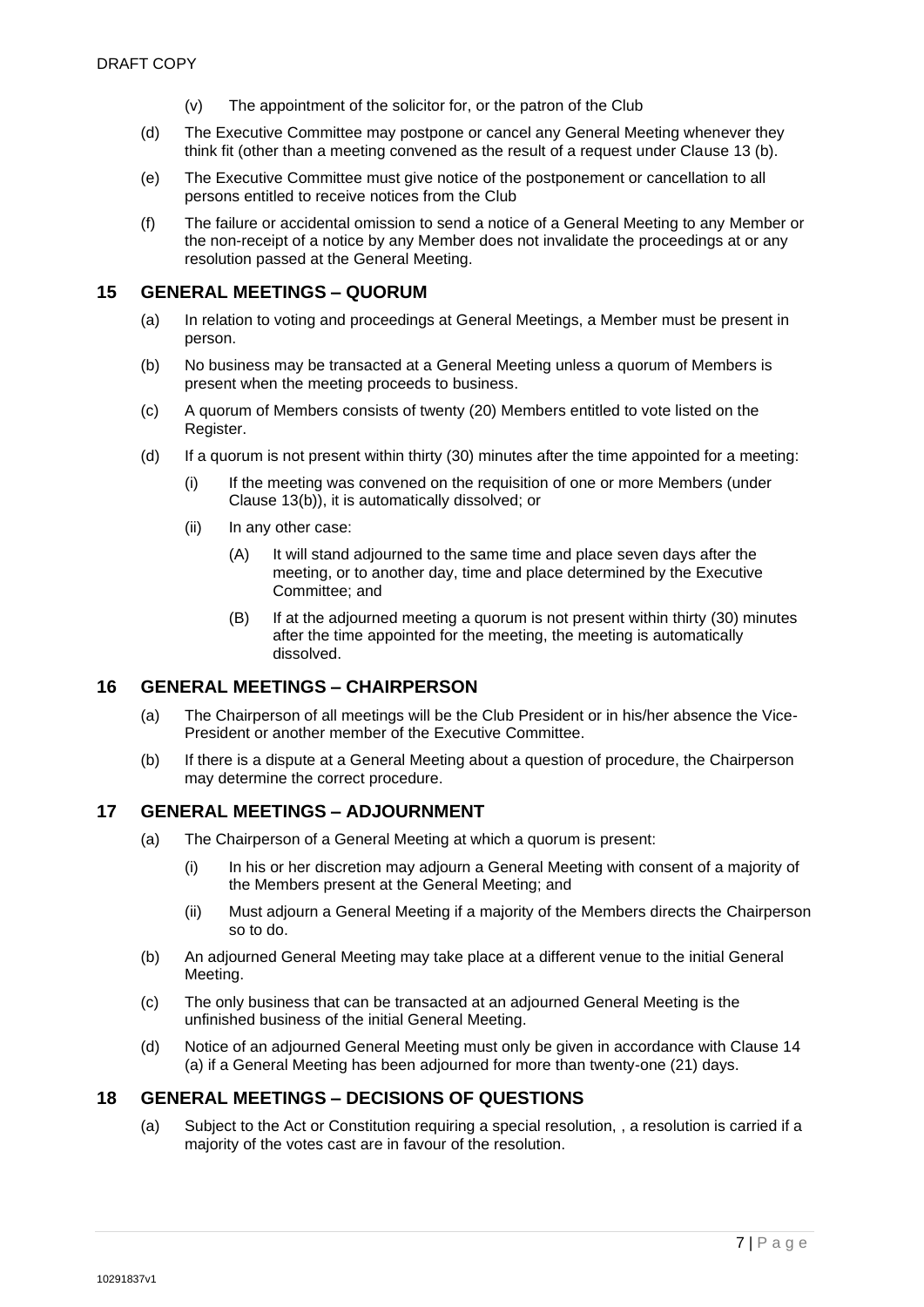- (b) A resolution put to the vote of a General Meeting is decided on a show of hands unless a poll is demanded, before or on the declaration of the result of the show of hands, by
	- (i) The Chairperson; or
	- (ii) At least two Members entitled to vote on the resolution.
- (c) Unless a poll is demanded:
	- (i) A declaration by the Chairperson that a resolution has been carried, carried by a specified majority, or lost; and
	- (ii) An entry to that effect in the minutes of the General Meeting,

are conclusive evidence of the fact without proof of the number or proportion of the votes in favour of or against the resolution.

- (d) The demand for a poll may be withdrawn.
- (e) A decision of a General Meeting may not be impeached or invalidated on the ground that a person voting at the meeting was not entitled to do so.

# <span id="page-8-0"></span>**19 PROCEEDINGS AT GENERAL MEETINGS – TAKING A POLL**

- (a) A poll will be taken when and in the manner that the Chairperson directs.
- (b) The result of the poll will be the resolution of the General Meeting at which the poll was demanded.
- (c) The Chairperson may determine any dispute about the admission or rejection of a vote.
- (d) The Chairperson's determination, if made in good faith, will be final and conclusive.
- (e) A poll demanded on the election of the Chairperson or the adjournment of a meeting must be taken immediately.
- (f) After a poll has been demanded at a meeting, the meeting may continue for the transaction of business other than the question on which the poll was demanded.

#### <span id="page-8-1"></span>**20 GENERAL MEETINGS – CASTING VOTE**

In the event of a deadlock of Members on a resolution of a general meeting, the Chairperson of the General Meeting shall have a casting vote.

#### <span id="page-8-2"></span>**21 MEMBERS – ENTITLEMENT TO VOTE**

- (a) A Member is not entitled to vote at a General Meeting if a notice has been issued to the Member under Clause [10\(](#page-5-0)f)(i), or the Member's annual subscription fee remains in arrears at the date of the General Meeting, or if the member is suspended under Clause [323](#page-11-3)(d)(ix).
- (b) No Member may vote at any meeting of the Club unless he or she attends in person No proxies allowed.

### <span id="page-8-3"></span>**22 MINUTES OF GENERAL MEETINGS**

- (a) The Secretary must ensure full and accurate minutes of all questions, matters, resolutions and other proceedings of each General Meeting are kept.
- (b) To ensure the accuracy of the minutes:
	- (i) the minutes of each General Meeting must be signed by the Chairperson of the meeting, or the Chairperson of the next General Meeting, verifying their accuracy; and
	- (ii) the minutes of each Annual General Meeting must be signed by the Chairperson of the meeting, or the Chairperson of the next meeting of the Association that is a General Meeting or Annual General Meeting, verifying their accuracy.
- (c) If asked by a Member of the Association, the Secretary must, within 28 days after the request is made:
	- (i) make the minutes for a particular General Meeting available for inspection by the Member at a mutually agreed time and place; and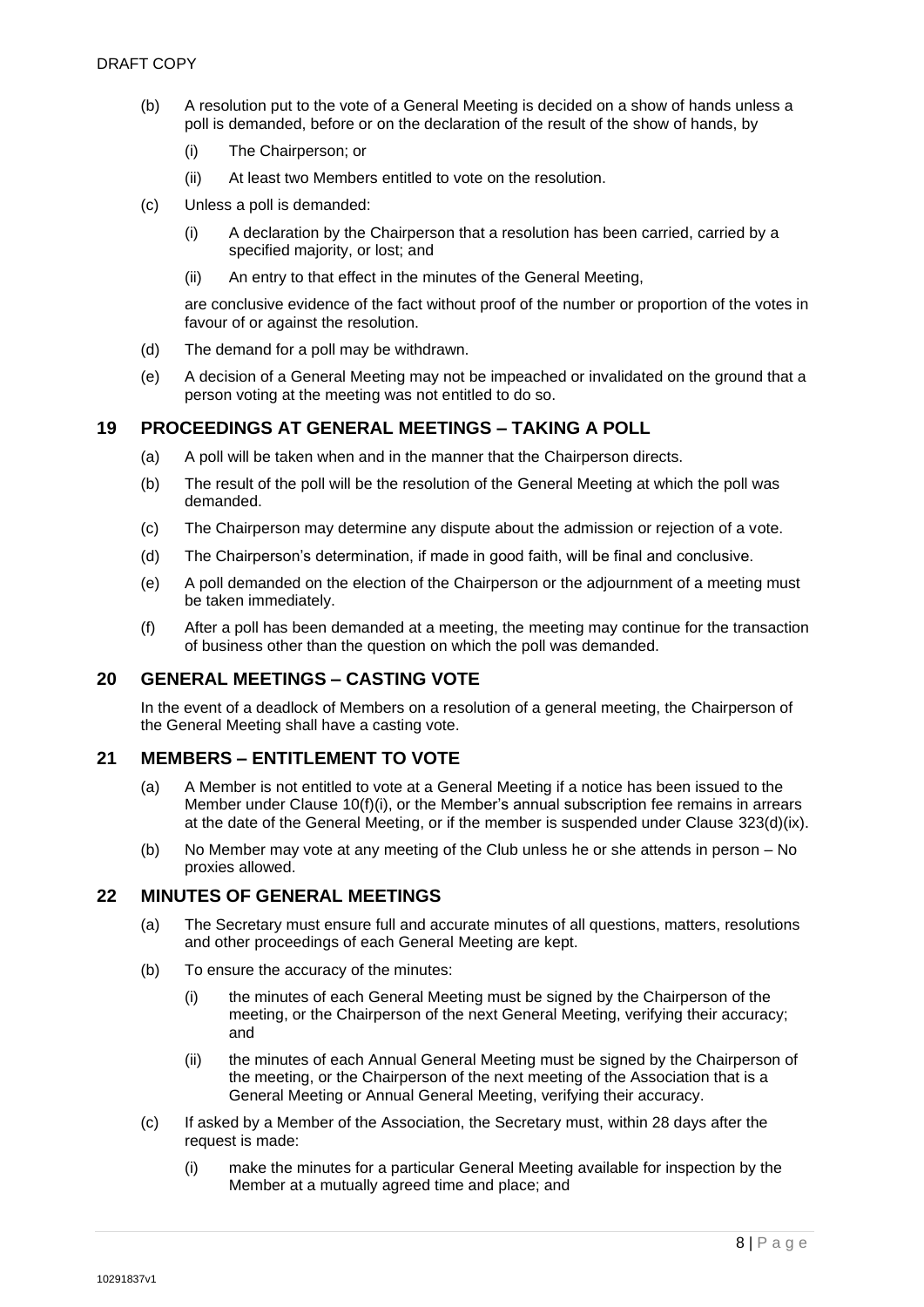- (ii) give the Member copies of the minutes of the meeting.
- (d) The Association may require the Member to pay the reasonable costs of providing copies of the minutes.

# <span id="page-9-0"></span>**23 OFFICIALS AND MANAGEMENT COMMITTEE**

- (a) The Office Bearers of the Club are:
	- (i) President, Vice-President, Secretary, Assistant Secretary, Treasurer;
	- (ii) Auditor, Patron
	- (iii) Other Management Committee members.
- (b) The Management Committee is made up of:
	- (i) President, Vice-President, Secretary, Assistant Secretary, Treasurer;
	- (ii) Fifteen other volunteer members, nominated and elected.
- (c) All Members of the Management Committee of the Club, must be adult (over 18 years) Members of the Club
- (d) The Members of the Management Committee may be varied in number from time to time on a resolution of the majority of the Management Committee.

### <span id="page-9-1"></span>**24 ELECTION OF OFFICE BEARERS AND MANAGEMENT COMMITTEE**

- (a) Office Bearers and members of the Management Committee are elected at the Annual General Meeting and shall hold office until their successors are appointed. The auditor may be appointed by resolution at the Annual General Meeting.
- (b) Nominations for the various positions must be made in writing and must be signed by two (2) Members who are eligible to vote. The Nominee must consent in writing to act if nominated. The nomination must be lodged not later than one (1) week prior to the Annual General Meeting.
- (c) All retiring Office Bearers are eligible for re-election.
- (d) If no nomination for a particular office has been received at the time of the Annual General Meeting, nominations from the floor, and duly seconded may be received provided that the nominee is present and indicates his/her consent or has given his/her consent in writing.
- (e) If nominations for any office are in excess of the number required, election shall be by secret ballot, each ballot being exhaustive.
- (f) The President must appoint two scrutineers. A Member may object to either or both scrutineers. If duly seconded, objections must be determined by ordinary resolution until there are two acceptable appointees. The scrutineers so appointed should open ballot papers and count votes, and the result of the ballot must be handed to the Chairperosn to announce the result. A scrutineer must not officiate at his own election to any position.
- (g) Should the office of President become vacant, the Vice-President shall automatically become President and the Office of Vice-President shall be deemed vacant. If any office other than that of President become vacant the Management Committee may appoint an eligible person to the vacant office until the next Annual General Meeting.

# <span id="page-9-2"></span>**25 RESIGNATION AND REMOVAL OF OFFICERS - PROCEDURE**

- (a) A member of the Management Committee may resign from the committee by giving written notice of resignation to the Secretary. The resignation takes effect at the time the notice is received by the Secretary, or if a later time is stated in the notice, the later time.
- (b) Any Member of the Management Committee who has been duly elected or appointed to fill a vacancy must be removed from office if he/she ceases to be a Member of the Club or falls into arrears in payment of fines, levies or fees such that he / she is liable to be removed from the roll of Members in the terms of these rules.
- (c) Any Member of the Management Committee who has been duly elected, may be removed from office by a three quarters majority of the Management Committee present and voting,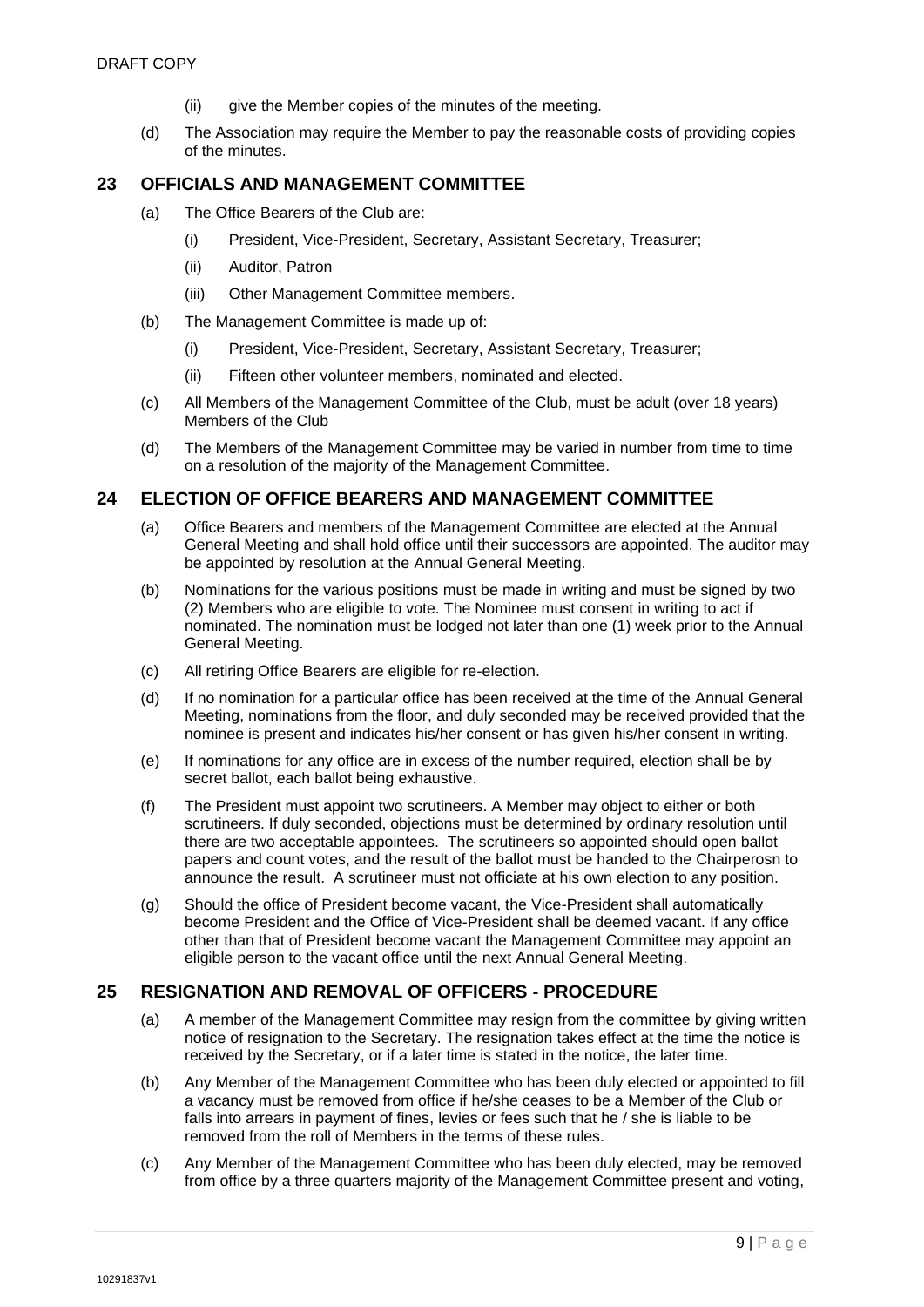if the Management Committee and the member of the Management Committee has been given at least 3 days notice of the motion to remove that officer if he/she fails to perform his/ her functions as required or in accordance with these rules and or the duty statement policies and by laws of the Club or is guilty of serious neglect in the performance of those duties.

- (d) Before a vote is taken about removing the member from office, the member must be given a full and fair opportunity to show cause why he or she should not be removed from office.
- (e) A member has no right of appeal against the member's removal from office under this rule.
- (f) A member immediately vacates the office of member of the Management Committee in the circumstances mentioned in clause 24(c).

#### <span id="page-10-0"></span>**26 FILLING OFFICER VACANCIES**

The Management Committee may fill any vacancy in the Management Committee that occurs. The Member appointed must be a member who is eligible to vote at General Meetings of the Club at the time he/she takes up the appointment. The member so appointed holds office only until the next General Meeting when an election must be held to fill the vacancy.

# <span id="page-10-1"></span>**27 MANAGEMENT COMMITTEE – POWERS**

- (a) Subject to these rules or a resolution of the Club members carried at a General Meeting, the Management Committee has:
	- (i) the general control and management of the administration of the affairs, property and funds of the Club; and
	- (ii) authority to interpret the meaning of these rules and any matter relating to the Club on which the rules are silent.
- (b) The Management Committee may make, amend or repeal by-laws, policies and duty statements, not inconsistent with these rules, for the internal management of the Club.
- (c) A by-law, rule, policy and duty statement may be set aside by a vote of Members at a General Meeting of the Club. Members must comply with by-laws and policies and appointees to positions must comply with the duty statement of their positions.
- (d) The Management Committee may declare a particular item of business to be confidential business. A Member of the Management Committee must not disclose the confidential business of the Club, until advised otherwise.

# <span id="page-10-2"></span>**28 EXECUTIVE COMMITTEE**

- (a) The Executive Committee is a sub-committee of the Management Committee and shall comprise of the President, Vice-President, Secretary, Assistant Secretary, and Treasurer.
- (b) The powers of the Executive Committee will be as follows and as delegated by the Management Committee:
	- (i) To consider matters of Club policy and strategy, to formulate and make submissions to the Management Committee of the Club on those matters.
	- (ii) To supervise the conduct of all sub-committees to ensure that they perform their functions, and report to the Management Committee as these rules and the interests of the Club require, but this rule does not empower the Executive to direct any subcommittee in the performance of their functions but only to advise the sub-committee and investigate and report any perceived deficiency to the Management Committee.
	- (iii) To act as a tribunal (in the absence of the appointment by the Management Committee of a disciplinary tribunal) to adjudicate in all matters relating to disputes and breaches of discipline within the Club.
	- (iv) In an emergency, and when there is insufficient time to convene a meeting of the Management Committee, to exercise the powers of the Management Committee only to the extent that the emergency requires and to report to the next Management Committee meeting all the circumstances and seek ratification of the decision.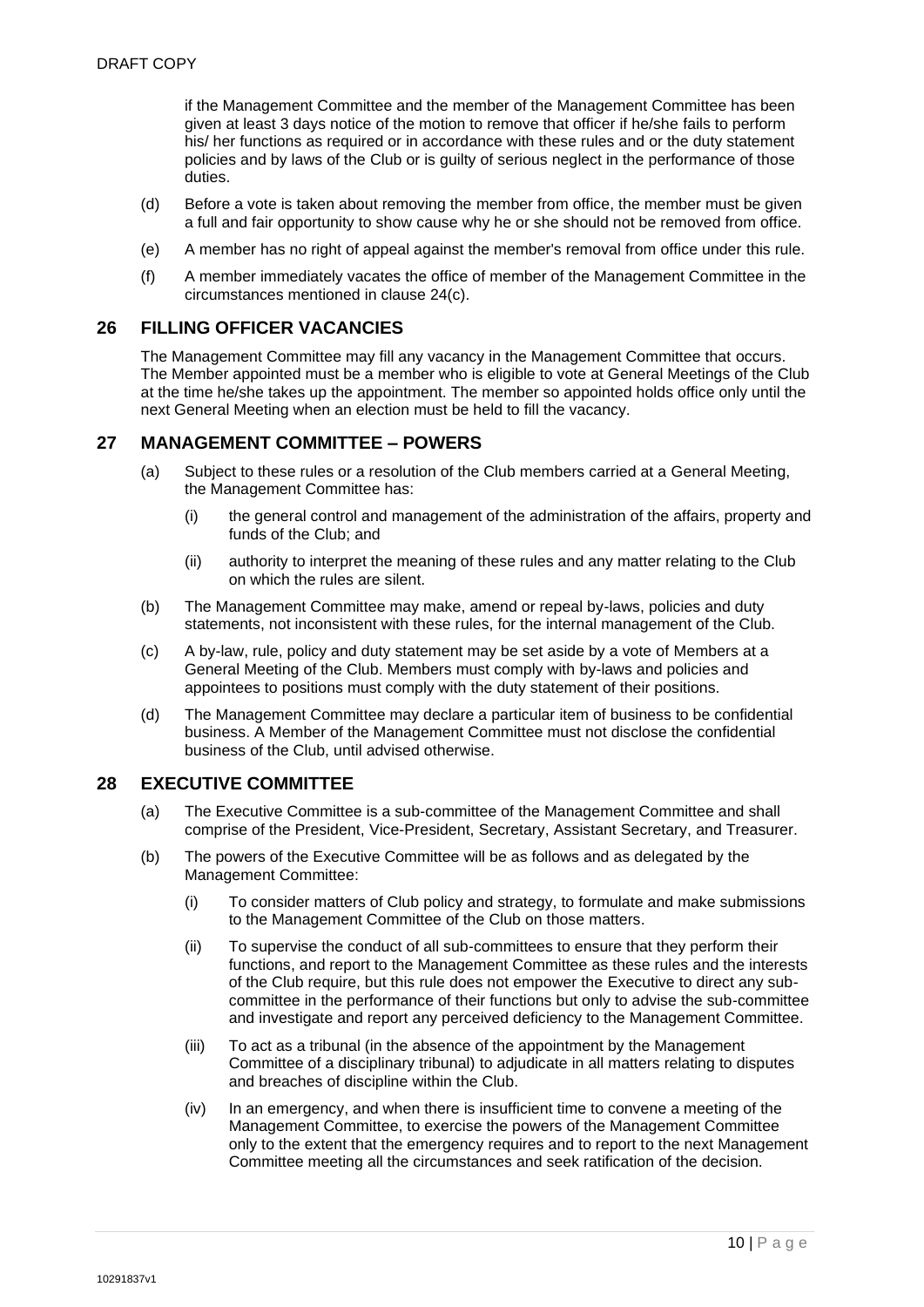(v) The Executive Committee must place before the Annual General Meeting a Report on the activities of the Club, a Financial Report and an Auditor's Report on the business transacted on behalf of the Club since the previous Annual General Meeting.

### <span id="page-11-0"></span>**29 MANAGEMENT COMMITTEE – QUORUM**

- (a) At all Management Committee Meetings of the Club, four (4) members of the Management Committee form a Quorum.
- (b) At all sub-committee Meetings (including Executive), at least 50% of the number of members of that committee.

#### <span id="page-11-1"></span>**30 MEETINGS – STANDING ORDERS**

- (a) The following shall be standing orders for meetings of the Club and of the Committee:
	- (i) The President (or in his absence, the Vice-President) presides at all meetings of the Club and of the Management Committee. In the absence of the President and Vice-President, the meeting shall have the power to elect a Chairperson.
	- $(i)$  In the event of a quorum not being present within thirty (30) minutes after the time appointed for the meeting, the meeting lapses.
	- (iii) The first meeting of the incoming Management Committee must be held within fourteen (14) days after the conclusion of the Annual General Meeting each year.
	- (iv) The Management Committee must meet at least once a month or as determined necessary as by the Management Committee for the transaction of business whenever and wherever it decides.
- (b) The Management Committee must decide how a Management Committee meeting is called and the notice requirements of a meeting.

### <span id="page-11-2"></span>**31 ATTENDANCE AT MEETINGS**

- (a) Members must sign the Attendance Book at all meetings of the Club.
- (b) Visitors at Meetings
	- (i) The Chairperson of a meeting (whether at the request of a Member or of his or her own volition), may invite a visitor to attend the meeting.
	- (ii) The presence of the visitor must be announced to the meeting at the earliest possible opportunity.
	- (iii) A Member may propose that the visitor be excluded from all or part of the meeting, and Members may object whereupon the members present may decide by majority to revoke the invitation or exclude the visitor for part or all of the meeting.

# <span id="page-11-3"></span>**32 MINUTES OF MANAGEMENT COMMITTEE MEETINGS**

- (a) The Secretary must ensure full and accurate minutes of all questions, matters, resolutions and other proceedings of each Management Committee meeting are kept.
- (b) To ensure the accuracy of the minutes, the minutes of each Management Committee meeting must be signed by the Chairperson of the meeting, or the Chairperson of the next Management Committee meeting, verifying their accuracy.

#### <span id="page-11-4"></span>**33 DISCIPLINARY COMMITTEE**

- (a) Appointment of the Disciplinary Committee
	- (i) At its first meeting after each Annual General Meeting, the Management Committee should appoint the members of the Disciplinary Committee until its first meeting following the next Annual General Meeting.
	- (ii) The committee so appointed must consist of at least three members. One or more of the members must be a member of the Executive Committee.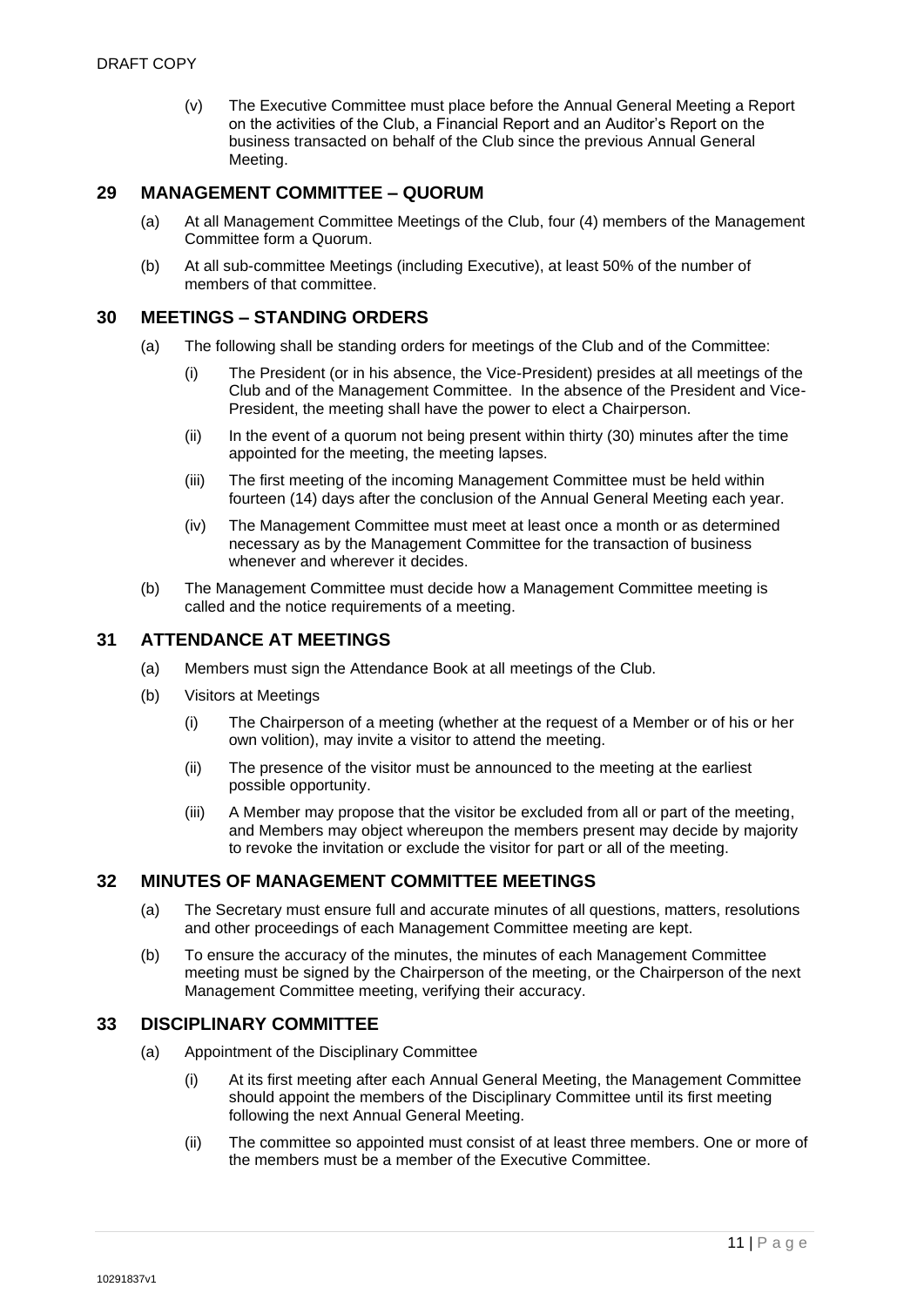- (iii) The Management Committee may appoint two or more reserve Disciplinary Committee members who may substitute for the appointed members in case of unavailability for any reason of that member.
- (iv) The Disciplinary Committee may appoint a person with legal qualifications to assist in the conduct of a particular complaint. The person so appointed may take part in the proceedings or he/she may be consulted in the course of deliberations of the Disciplinary Committee.
- (b) Powers of the Disciplinary Committee
	- (i) The Disciplinary Committee has the power to deal with and adjudicate on any complaints in regard to the misconduct of any Member (including a life member) and to summon any member on reasonable notice to attend any meeting convened for the purpose of investigation and consideration of matters before it and to require that member to state truthfully what he or she knows of the matter in issue.
- (c) Misconduct
	- (i) Misconduct for the purposes of these rules is conduct which is contrary to the policies, interests or welfare of the Club. Without limiting the power of the Management Committee or the Disciplinary Committee to determine that any particular conduct amounts to misconduct for the purposes of these rules, misconduct shall include the following:
	- (ii) The use of abusive, obscene language on the Club premises or at any fixture or function connected with the Club.
	- (iii) Assaulting or threatening to assault any person on the club premises or at any fixture or function connected with the club.
	- (iv) Stealing.
	- (v) Wilful damage or destruction of property of the club or other organization, including damage to the Club or Club sponsors' brand.
	- (vi) The conviction of the member for any indictable offence.
	- (vii) Failing without good cause to appear in response to a summons or request by the Management Committee and failure without good cause to produce documents or refusal without good cause to answer or failure to answer truthfully the questions of the Management Committee or the Disciplinary Committee or other sub-committee to which the power to summon witnesses and to request information has been delegated by the Management Committee.
	- (d) Disciplinary Procedure
		- (i) Any complaint alleging misconduct against any Member or Officer must be in writing signed by the complainant and must be delivered to the Secretary within seven (7) days of the discovery of the alleged misconduct or such further time as the Disciplinary Committee considers is reasonable.
		- (ii) The Disciplinary Committee has the power to cite or cause to appear before it, any Member against whom a complaint for misconduct, or any infringement of the laws of the Club has been laid.
		- (iii) When dealing with or adjudicating on any complaint against a Member or Officer of the Club, the Disciplinary Committee, must act in accordance with the principles of natural justice and good conscience, and must make full inquiry before determining its verdict in accordance with those principles.
		- (iv) The Member complained against must be given written particulars of the complaint and notice of the time date and place that the complaint will be considered by the Disciplinary Committee.
		- (v) The Member complained against must be given an opportunity to be heard about the complaint either orally or in writing or both as the Disciplinary Committee considers necessary to do justice to all concerned.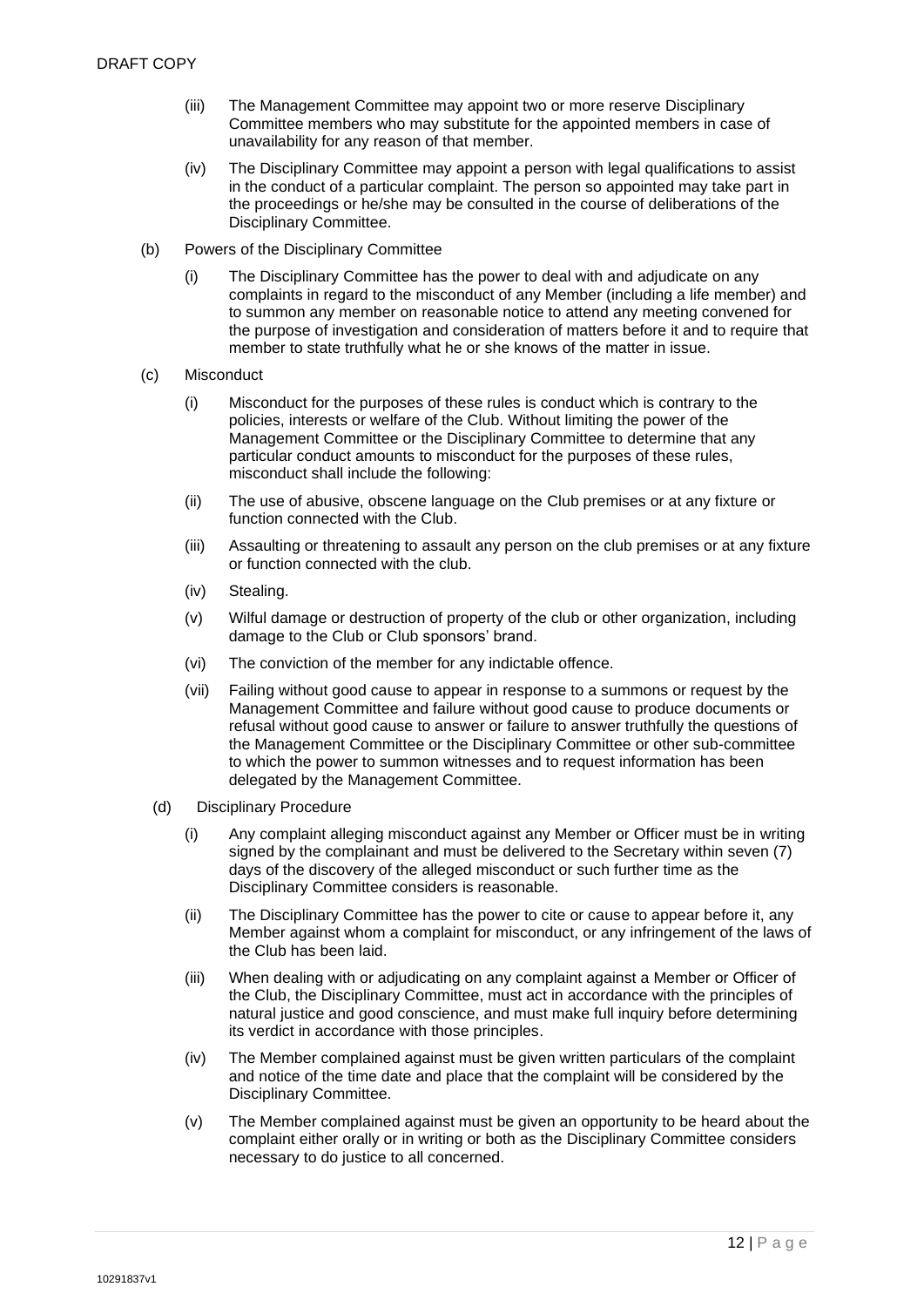- (vi) If the Member complained against is given adequate notice and does not appear or does not make any written or oral submission at or before the appointed time for hearing, the Disciplinary Committee may proceed to hear and determine the complaint having regard to the evidence it has in its possession at that time.
- (vii) In the event of any Member being judged guilty of misconduct, the Disciplinary Committee may resolve to expel, suspend, fine or reprimand such Member or to direct that Member to apologise for his or her misconduct or remove that Member from any office of the Club which he/she holds and the Secretary shall notify the Member in writing accordingly.
- (viii) If the matter arises from a complaint from a Member, the Secretary must notify the complainant in writing of the decision of the Disciplinary Committee.
- (ix) Where any penalty determined by the Disciplinary Committee constitutes or includes suspension, expulsion from the Club or removal from office, such suspension, expulsion or removal shall operate from the date on which it is imposed until an appeal therefrom is finally determined and allowed.
- (x) Where any penalty determined by the Disciplinary Committee is a fine, the fine shall be due for payment on the date which is the later of:-
	- (A) The expiry date of any appeal period;
	- (B) A later date that the Disciplinary Committee allows; or
	- (C) If an appeal is lodged in time, and the fine penalty is upheld or a fine is imposed on appeal instead of another penalty, seven (7) days after the appellant is informed of the result of the appeal
- (xi) All fees or Levies paid by any Member who has been either suspended or expelled, shall be forfeited.

### <span id="page-13-0"></span>**34 APPEAL AGAINST DECISION OF DISCIPLINARY COMMITTEE**

- (a) A Member who is dissatisfied with a decision of the Disciplinary Committee may give the Secretary written notice of the person's intention to appeal the decision.
- (b) Despite the rule in the preceding paragraph, if the person complained against does not make a written or oral submission to the Disciplinary Committee about the complaint he/she may only appeal on the grounds that the Disciplinary Committee had no jurisdiction in the matter or that the penalty imposed is excessive and may not challenge the findings made by the Disciplinary Committee.
- (c) A notice of intention to appeal must be given to the Secretary within seven (7) days after the person receives written notice of the decision or such further time as the Secretary may allow in special circumstances.
- (d) If the Secretary receives a notice of intention to appeal, the Secretary must refer the appeal to an independent Appeal Committee. The Appeal Committee must fix a date and place for hearing and the Secretary must notify the appellant of the time date and place of the meeting of the Appeal Committee at which the appeal is to be heard.
- (e) The Appeal Committee must consist of at least three members including a Chairperson who must be a lawyer or a person with significant experience in disciplinary proceedings.
- (f) The Appeal Committee shall determine any proceedings brought before it in such manner as the Chairperson of the Appeal Committee thinks fit.
- (g) On the appeal, the rules of natural justice shall apply.
- (h) The Secretary may appoint a person with legal qualifications to assist in the conduct of a particular appeal.

#### <span id="page-13-1"></span>**35 REMOVAL OF NAME FROM ROLL OF MEMBERS**

(a) If a Member has not paid the annual subscription fee twelve weeks after it has become due or if the Member is more than twelve weeks in arrears of or any levies which may have been imposed by the Management Committee or has failed to pay any fine or monetary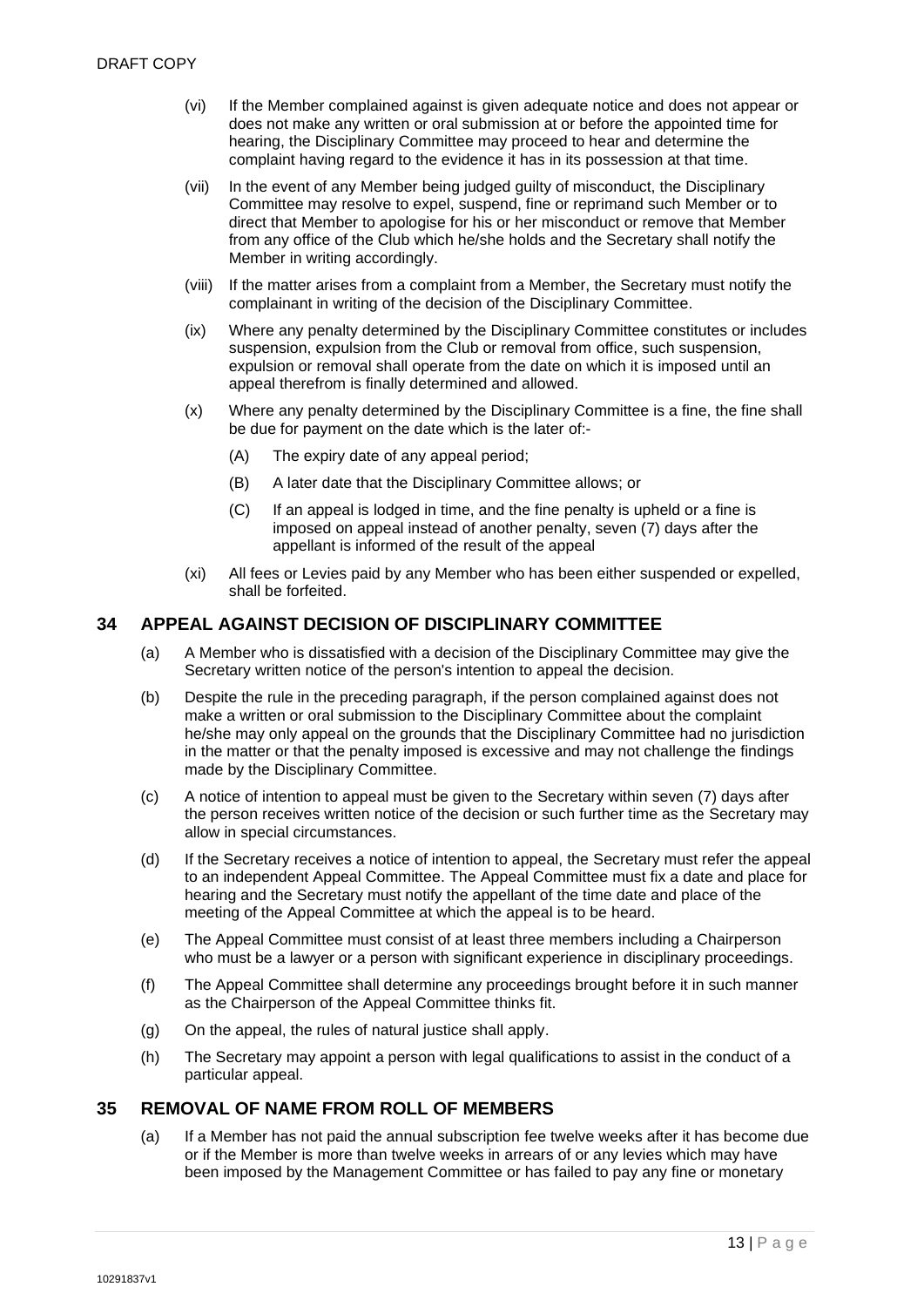penalty for fourteen (14) days after the date on which the fine is due for payment, the Secretary may remove his/her name from the roll of Members and he /she shall cease to be a Member from the date of such removal.

(b) Nothing in this rule prevents a Member from being readmitted to membership upon due application, but any arrears of fines or levies must be paid as a condition of such readmission.

# <span id="page-14-0"></span>**36 FINANCIAL MATTERS**

- (a) Funds
	- (i) The Club income, funds and property are controlled by the Management Committee and must be used and applied solely in the promotion of the objects of the Club and in the exercise of its powers.
	- (ii) All funds of the Club must be deposited in the Bank in the name of the Club.
	- (iii) The Club's Account(s) must be operated upon by any two of the Executive Committee members or one of the Executive Committee Members and another Management Committee Member appointed by the Management Committee.
	- (iv) Any one of the foregoing is empowered to endorse cheques, EFT, and other negotiable instruments drawn to the Club's order.
	- (v) The funds of the Club are to be used solely for the benefit of the Club and its members. All expenditure must be approved or ratified at a Management Committee.
	- (vi) The Secretary or Treasurer may keep on hand sufficient funds as the Management Committee may determine, for petty cash. Accounts for petty cash shall be maintained in accordance with the imprest system.
	- (vii) An official numbered receipt must be issued for all moneys received. Player registration fees are paid online via a third party.
	- (viii) All moneys raised by members in the Club's name must be paid to the Treasurer for payment to the Club's official banking account within fourteen (14) days of such funds being raised, and must be accompanied by a Statement of Receipts and Disbursements.
	- (ix) The sanction of the Management Committee must be obtained prior to the arrangement of any fund-raising activity by a member or members.
	- (x) All funds raised by members of Committees and team management must be paid to the Treasurer within fourteen (14) days of the date of receipt.
	- (xi) The Management Committee may determine a required amount of fundraising and contribution for individual teams within the Club each year.
- (b) Expenses
	- (i) If a Member incurs an expense in attending to the business of the Club the amount of which has been authorised beforehand by the Management Committee, the Club must reimburse the member for that expense on production of a receipt or other evidence of the expense deemed satisfactory by the Management Committee.
	- (ii) If a Member incurs an expense in attending to the business of the Club the amount of which has not been authorised beforehand by the Management Committee, the Club may reimburse the member for that expense on production of a receipt or other evidence of the expense deemed satisfactory by the committee, if it is satisfied that the expense was reasonably and necessarily incurred and that it was not reasonably practicable to obtain the approval of the committee beforehand.
	- (iii) The reimbursement of the expense not authorised in advance is entirely in the discretion of the Management Committee.
- (c) Financial Year
	- (i) The business, and financial year, of the Club shall commence on the 1st day of July in each year and shall end on the 30th day of June in the following year.